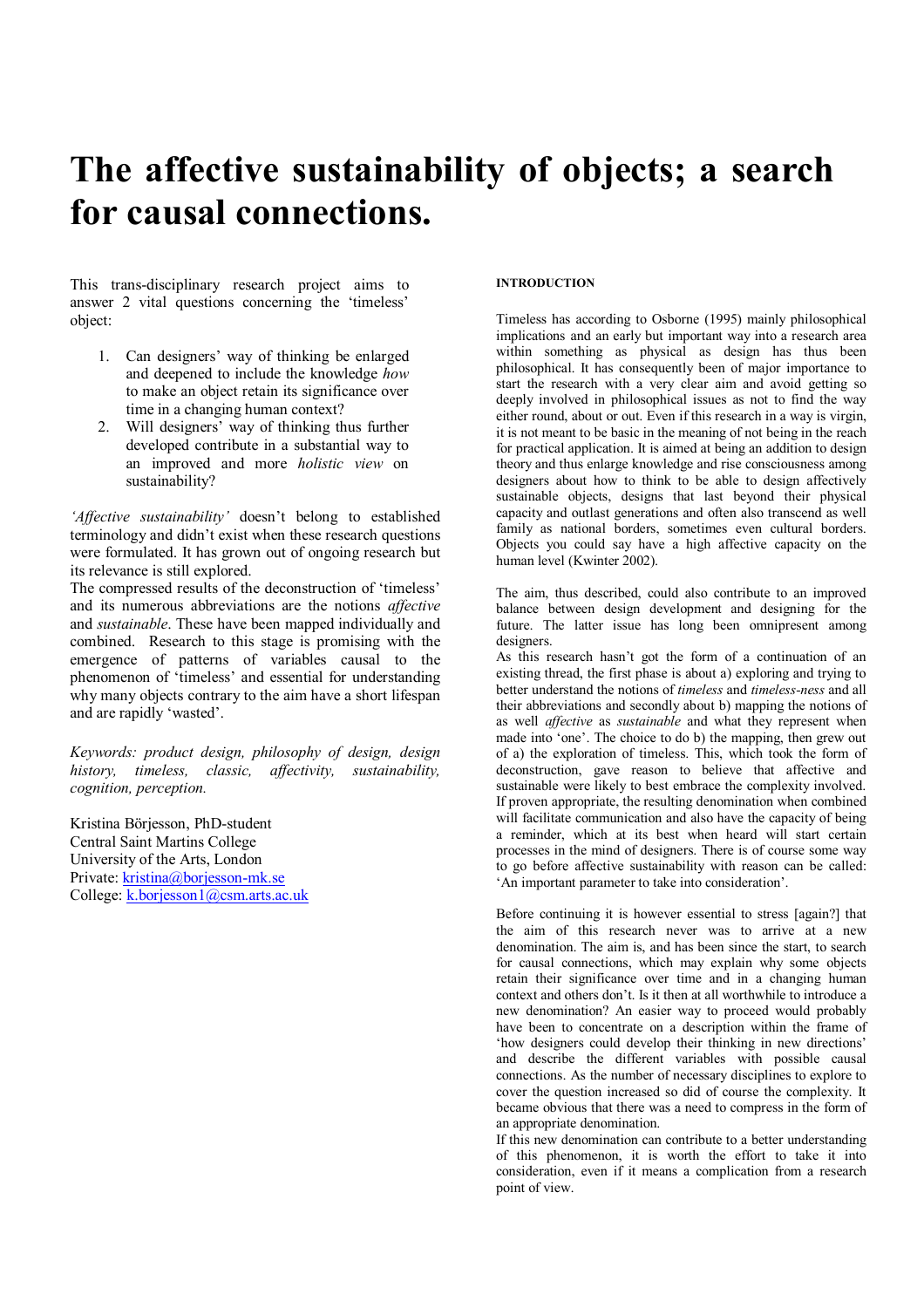This paper is a review of ongoing research and the work presented here is the result of this research if not otherwise stated with references. The number of references is purposely kept down to those, whose works make up the foundation for further reasoning. The main reason for this is to make the introduction of a new and complex trans-disciplinary research area more accessible. The disciplines involved are philosophy, sociology; cultural studies, communication theory - psychology; cognition and perception - art history - design and architecture; history, theory and practise.

# **DECONSTRUCTION**

Timeless design in its later day meaning has become a retail- and auction denomination, as has classic. Pleasurable products and emotional design, which are within the domain of affectivity, have probably just started to make their way into people's conscious, not least as a conference topic. The debate about the real nature of these products and the importance of the area from a designer point of view is vivid. We have, to cite Lupton and Miller in their 1994 writing on Jacques Derrida and deconstruction, arrived at a stage where we don't know 'how representation inhabits reality'.

Jacques Derrida, the French philosopher, is the father of deconstruction. The term deconstruction is or has been primarily used in design to label physical deconstruction, a style, e.g. Gehry's architectural work etc. This is not what is referred to here. The aim of his work (Of Grammatology, 1967/1976) was, to put it a bit simpler than the man himself, to understand what we really mean with what we are actually saying or showing; thus to go beyond representation.

The first phase of this research, a combined literature review and desk research, is about deconstructing in this sense; to find out which reality the denominations timeless, classical, eternal and their abbreviations represents, not only in a philosophical sense but also as a matter of later day creation.

After looking into all the disciplines, which this research embraces and which are referred to above, in a consequent search for these denominations and the contexts in which they appear certain patterns have emerged.

Time and objects have not one but three relations; to time generally, to a time and over time. Timeless, timelessness and eternal is thus rather about a certain relation to time than being without time [which with reason normally is regarded as beyond reality] This offers the possibility to judge *time-less* as having a time of origin but from then on flow with time, thus being in the relation; object over time. An object, which flows with time can't be depending on how we live, which is continuously undergoing big changes, but rather how we are.

Timeless is therefore referring to what is directly perceived. It is an affective experience.

Everything aesthetic is by default also perceived, an affective experience, whilst beauty is judged by cognition, a mental experience.

There is thus a relation between timeless and the aesthetic as an affective experience.

Classical is either an established (traditional?) way of doing something or a reference to Roman or Greek antiquity (Svensk Ordbok 1990). In its later day creation it has come to mean something that has lasting value and therefore is a synonym of timeless. It has moreover to certain extent 'contaminated' timeless with traditional.

Traditional and modern are often used as oppositions and the current omnipresent expression 'modern classics' is thus very contradictory. But tradition and all its derived forms; traditional, traditionalism and traditionality are not one and basically not about established ways of doing and thinking (Osborne 1995). It is about handing over, *tradere*, and consequently about experiences.

• Timeless is thus not linked to the established in the meaning of a fixed form but to experiences, which are handed over through the objects capacity to flow with time or continue over time. As stated above, nothing is without time, it has a time when it originated, but this is irrelevant as long as the experiences continue to flow with time. When a better one replaces another experience, the flow stops or slows down.

Did the modernists really want to break with traditions? There is evidence here that this was not the case. As traditions are not one, what was the break about? As no one seems to have gone beyond representation here, we might guess or alternatively follow logic. Cognition is guiding reflective action and resulting in how we live. Direct perception is triggering non-reflective reaction, the way we are. *How we live* is therefore naturally very prone to change through learning and also due to all kinds of development in the environment. Human ways of being are on the other hand not guided by learning but by experiences. *How we are* can't thus be changed but instead developed through adding a new experience or replacing an existing one. This is what we normally call: To make better use of who we are. To be able to judge, which experience has a chance to be perceived and stored, you must of course look to those that has already managed to do so, the traditions, even if your intention is to replace them with something better (Dewey, 1934). There is a clear tension between human ways of living and human ways of being when it comes to progress. The break with traditions was probably a result of this tension in the form of opposition to routines as fixed forms of behaviour. The legacy of the modernists could then be revised. They wanted to add affective experiences and thereby enhance development by building on human ways of being. The problem was perhaps rather a misconception of how the latter are constituted.

• Timeless is then an affective experience which is nonreflective as it has a capacity to flow with time (to constitute "a pattern language" to quote Alexander 1979) - perceived by humans over time - be stored and continue to affect our ways of being. "Inspired and remembered by repeated encounters", to use the vocabulary of Pye (1978). This argues for the designer to study direct perception and non-reflective user reaction [also his/hers own] before entering a cognitive phase with reflective practise.

#### **THE RESULT OF THE DECONSTRUCTION PROCESS.**

The result of the deconstruction can be presented as follows, where A is the cruder version whilst B is refined:

**A.** In relation to the phenomenon of timeless there are four major notions to consider:

- **Time** is something we always have to relate to but not as a single notion.
- **Traditions** are handed over and thus in some way proven relevant to human ways of being by their mere existence.
- **Aesthetic** is a sensual experience.
- Perception of a sensual experience is direct and not mediated.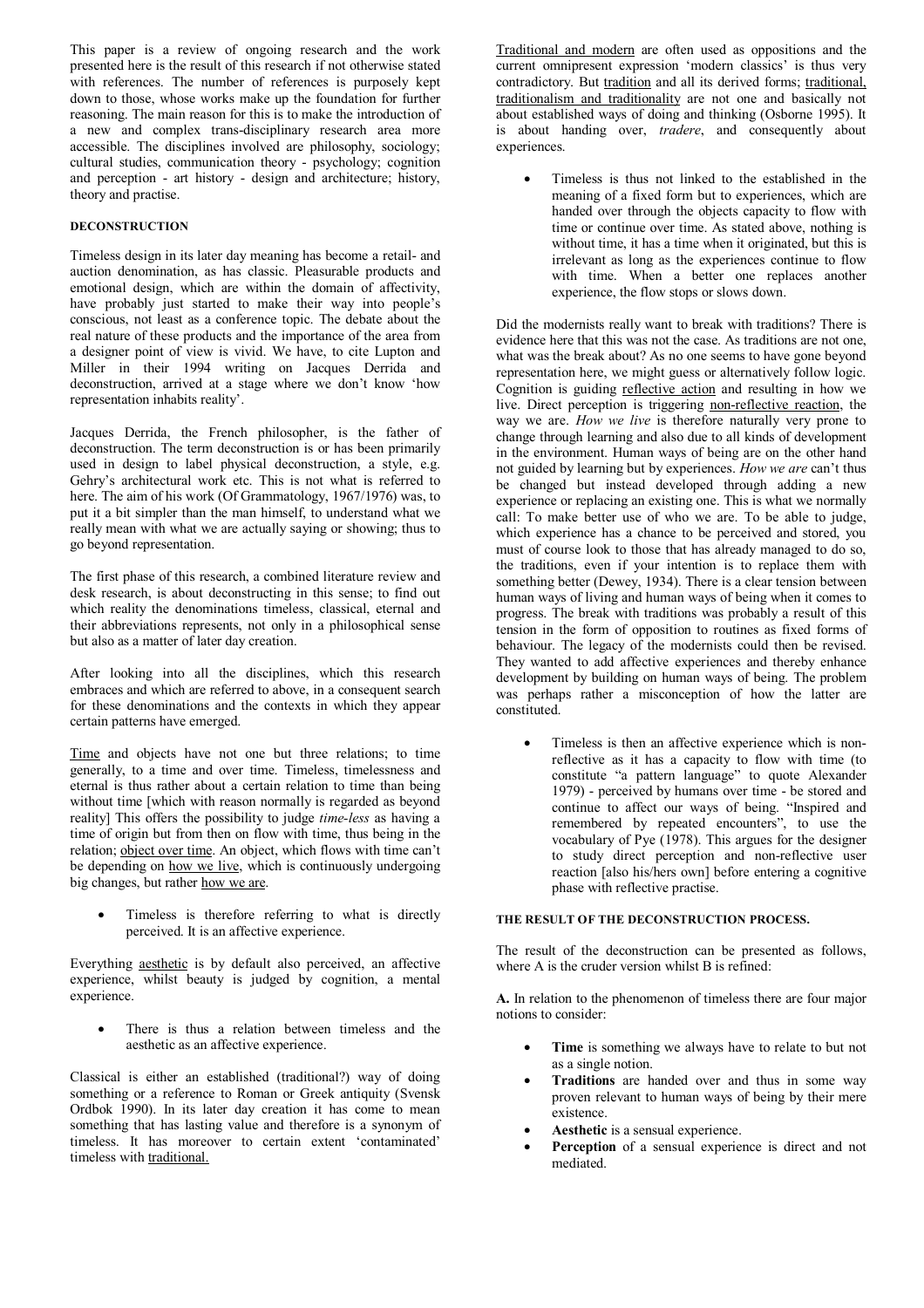**B.** These four notions are each representing more than one reality and have to be further broken down.

- 1. **Time is a process rather than a number of eras**. This view is a precondition to be able to avoid being ruled by the notions old and new, ancient and modern.
- 2. **Traditions are not orders or truths** to be followed or shunned **but experiences** to be further developed.
- 3. **Aesthetic and Beauty is not one.** The difference is about un-mediated and mediated sensual experience respectively.
- 4. **Direct (un-reflected) perception of a subjective solution contains valuable information,** if not absolute direction, **about the reflected objective solution.**

Ongoing simultaneously as the process of deconstruction has thus been one of compression, which has resulted in these four subhypotheses. The two most prominent variables involved are time and senses, whilst the issue of consciousness is omnipresent: What is actually passing the mind and what is not? The element of sustaining is dominating in the first two hypotheses, whilst affectivity; the sensual, un-reflected reaction, is the principal element in the two latter.

### **MAPPING**

Sustainability is something, which we understand as the result of a cognitive process. It has been 'mentally processed'. Everything affective refers to the senses and an affective reaction often bypasses the mind, it is directly perceived and unconsciously registered (Lave 1988, Capra 2003). This doesn't mean that it is not contributing to experience, rather the opposite. According to Dewey (1929, 1934) the emotions felt at the moment of perception, e.g. an aesthetic experience, can't be changed by any facts, just future experiences. Sustainability is of course closely related to the notion of time as an aspect of durability (i.e. Papanek 1995). In this sense it is in opposition to new, which became the essence of modernism and its trademark brake with traditions, which has posed a challenge to designers and architects ever since (Henket in Henket & Heynen, 2002). Our senses, on the other hand, are related to time beyond our control. Some sensual experiences stay with us for our entire life, others disappear without leaving a trace (Rée in Osborne, 2000). There is an enormous tension involved here. Physical objects, the result of design, are representing culture. Culture is based on traditions. For many years designers have been preoccupied with the new and with de-traditionalisation (Lash in Heelas, Lash & Morris, 1999). With culture thus to a certain degree suppressed, a *creation* of, what could be called, *replacement values* [as these normally are embedded in culture] has been, if not necessary, so inevitable. Sustainability is one of these creations, classic a second and affectivity a third. This has not least been the case within design where sustainable, classic and affective all are common prefixes to designing and designed products.

The importance of creating sustainable societies can't be exaggerated. The ways forward, on the other hand, are to be further explored and evaluated. Waste is produced in several different ways of which some seem to be permanently on the agenda, others overlooked. To the latter belongs affective 'waste' [if this term is allowed]. Products that don't 'take care' of **us** are discarded. The anthropocentric perspective, the discarding of objects that has no obvious utility for **us** or is understood by **us** is also discussed as an issue we have to come to terms with (Hill in Birkeland, 2002).

The challenge is to try and judge whether it is at all possible to meet these problems; can we make people think differently about affective waste or should we instead enhance our ability to design for improved affective sustainability? The outcome so far of this research is pointing in the direction of the latter.

#### **INTO REALITY**

There is thus a true empirical aim for this project. Whilst there since long has been made efforts to calculate the economical gain of sustainable development, it will never be possible to single out the contribution of affective sustainable products. The individual company might have a better chance to make some estimates. The cost for developing new products could easily be compared to those spent to 'revitalise' products, which have proven to retain their significance. One of the best examples of this is IKEA, which seem to constantly being able to design products, which flow with time and over cultural borders. This is not a talent they boast about in their marketing - and for obvious reasons. Neither do other companies who have succeeded in doing the same. We don't even know exactly who they are. Meanwhile the discussion in academia as well as in practise goes on: Why do some objects have as well 'staying power' as the capacity to 'hand over', whilst others don't. One reason might be that the discussions mainly have stayed within the individual disciplines and a limited amount of variables have subsequently been considered: form/geometry, art/sensuality psychology/perception, sociology/ culture. There has evidently been little effort to combine the findings within the different disciplines and thus create new, or rather, improved knowledge. Conclusions, which might have been able to serve as directions for designers, have consequently neither been made. This is therefore the empirical aim of this research: To produce these directions in the form of a manageable number of possible paths to consider. At its best 'Affective Sustainability' will, as already mentioned, become a parameter to take into almost habitual consideration and direct the designer to these paths, which at this stage concerns the enlarged notion of time, the revised notion of tradition, the division of aesthetic and beauty and the seemingly overlooked role of direct perception. What we have arrived at is a grounded theory, a base, from which to embark on the next phase of this research project.

#### **FURTURE RESEARCH**

Exploration of the grounded theory will be made possible through further analyses and some applied research. Focus will be on the relevance of the new denomination and the accurateness of the sub-hypotheses. For this purpose it has been crucial to define what merits an object to be designated affectively sustainable:

#### *The object has to be designed 50 years or more ago and still be in demand.*

Thorough analyses of selected designers' works; theory and practice, are almost completed. The aim has been to acquire an as detailed knowledge as possible about the thinking, which characterises the designers who have had objects defined as above ascribed to them. Planned for October 2005 with a pilot due to run in May is an investigation where young designers doing their MA will curate a fictional thematic [Affective Sustainability] exhibition on the Internet. What today is set to be the final of the applied research phase is a series of interviews with companies involved in the re-edition of different objects. This is on the agenda for June/July.

The outcome of the applied research will guide further deskresearch before the final conclusions are made.

#### **REFERENCES**

- 1. Alexander, C. The timeless Way of Building. Oxford University Press, New York, 1979.
- 2. Hill, G. Designing Waste. For Sustainability, Birkeland, J. ed. Earthscan Publications Ltd, 2002.
- 3. Capra, J. The Hidden Connections. Flamingo 2003.
- 4. Dewey, J. Experience and Nature. 1929.
- 5. Dewey, J. Art as Experience. 1934.
- 6. Henket, J-H. Back from Utopia. The Challenge of the Modern Movement, Henket, J-H., Heynen, H. ed.. 010 Publishers 2002.